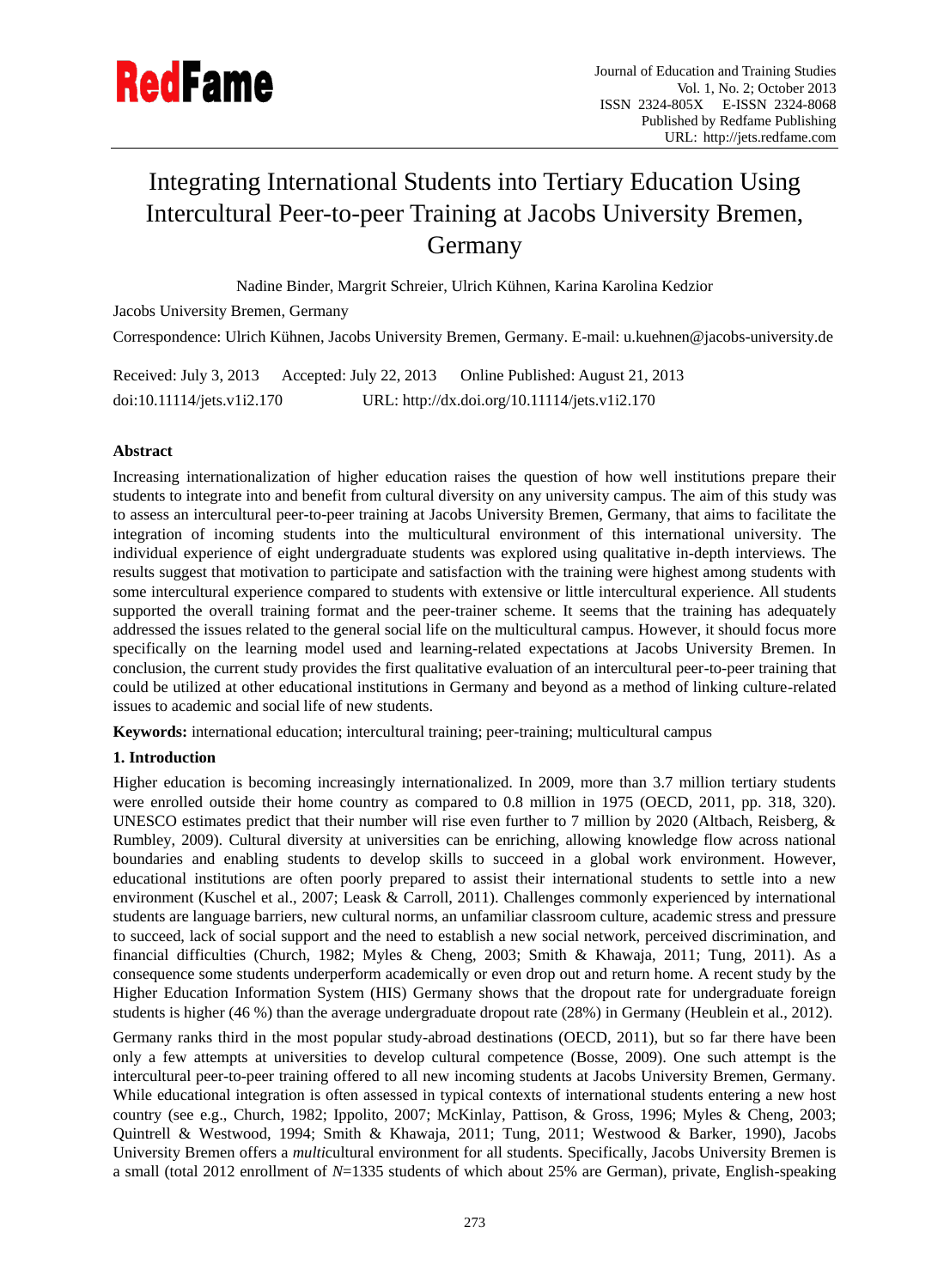international university operating in Northern Germany since 2001. Its residential campus is home to students from over 110 nations who often have multicultural and multilinguistic backgrounds (for more information see: http://www.jacobs-university.de). According to the university motto, 'intercultural understanding is an integral part of life at Jacobs University Bremen that should be promoted to ensure that students, faculty and staff are well prepared to live and work together in a positive manner [...]' (Jacobs University Bremen, 2012).

When Jacobs University Bremen was opened in 2001, its founders believed that the cultural diversity of the student body would be beneficial for students and faculty and intercultural training was not considered to be necessary. This approach was based on the classic contact hypothesis (Allport, 1954; Brewer, 2003) suggesting that relations among various cultural groups on campus would improve over time due to the mere contact that living together in residential colleges brings about. However, mere physical proximity alone is insufficient and might even lead to adverse effects, if certain qualifying conditions are not met, such as equal status and superordinate goals (Brewer, 2003). This reasoning finally led to the development of a comprehensive peer-to-peer training program targeted at all incoming students which was based on a needs assessment and first conducted in 2005 (Kuschel et al., 2007).

In general, any intercultural training aims to raise awareness, sensitize individuals to cultural differences, and prepare them to deal effectively with those (Fischer, 2011). The mandatory eight-hour full-day training at Jacobs University Bremen aims to familiarize incoming students with the university's learning model, facilitate their start in the new multicultural environment, and provide them with skills to benefit from the intercultural experience on campus (Kuschel et al., 2007). In line with the multicultural background of many students, the training at Jacobs University Bremen utilizes the so-called 'culture-general approach' as opposed to a 'culture-specific approach' that offers information and behavioral guidelines for a specific culture only (Graf, 2004).

The intercultural training at Jacobs University Bremen is conducted in small groups of 10-15 students with a diverse range of culture of origin, gender, and study major. Each group is trained by a pair of peer-trainers from different cultural backgrounds who are senior students recruited voluntarily from the student body. Trainers are prepared for training in an intensive two-day Train-the-Trainer workshop which familiarizes them with contents and exercises and provides room to practice training skills (Kuschel et al., 2007). The format of training consists of a mixture of didactic/lecture and experiential approaches (Fischer, 2011; Graf, 2004). While the didactic or lecture approach considers cognitive understanding of a culture as a prerequisite for effective intercultural interaction, the experiential approach assumes that people learn best from own experiences (Graf, 2004).

Furthermore, the intercultural training at Jacobs University Bremen utilizes a peer-trainer scheme based on the assumption that peer-trainers have a better understanding of participants' concerns, can be credible role models, and provide continuous positive social influence. However, there is little research on peer-trainer schemes in international educational contexts. Positive effects of a peer-pairing program on both host and international students have been documented at the University of British Columbia (Quintrell & Westwood, 1994; Westwood & Barker, 1990). Westwood and Barker (1990) found support for a positive relationship between participation in the peer-pairing program and academic success. While the follow-up study by Quintrell and Westwood (1994) could not replicate these effects, it demonstrated other positive effects such as a more rewarding study-abroad experience by international students as well as increased knowledge about intercultural communication and other countries by local students. Similarly, a peer-training program at U.S. high schools aiming to fight prejudice and bigotry received positive feedback from trainers, high-school students, and staff (Tiven, 2001).

Though there has been little research on peer-trainer schemes in international educational contexts, some studies have been conducted on peer-mentoring in university settings in general. Such mentoring programs usually involve older students who act as mentors for incoming students helping them to integrate into the new study environment and making social contacts as well as offering assistance with study-related problems and concerns (Husband & Jacobs, 2009). Peer-mentoring programs mainly aim at easing the transition to higher education, improving academic performance, and thereby retaining students and reducing drop-out rates (Fox & Stevenson, 2010; Glaser, Hall, & Halperin, 2006; Husband & Jacobs, 2009). While the intercultural peer-training at Jacobs University Bremen includes such aims, it also explicitly seeks to prepare students for living and studying in an *international* environment. Research on peer-mentoring schemes has demonstrated their effectiveness in promoting social interaction and integration, creating supportive learning communities, reducing anxiety, and increasing student engagement (Calder, 2004; Husband & Jacobs, 2009). Furthermore, studies show that mentees achieve higher levels of academic performance than their non-participating counterparts (Fox & Stevenson, 2010) and that those who frequently used peer-mentoring schemes are more likely to find the training helpful in adjusting to the teaching style, making social contacts, accessing university services, and becoming part of the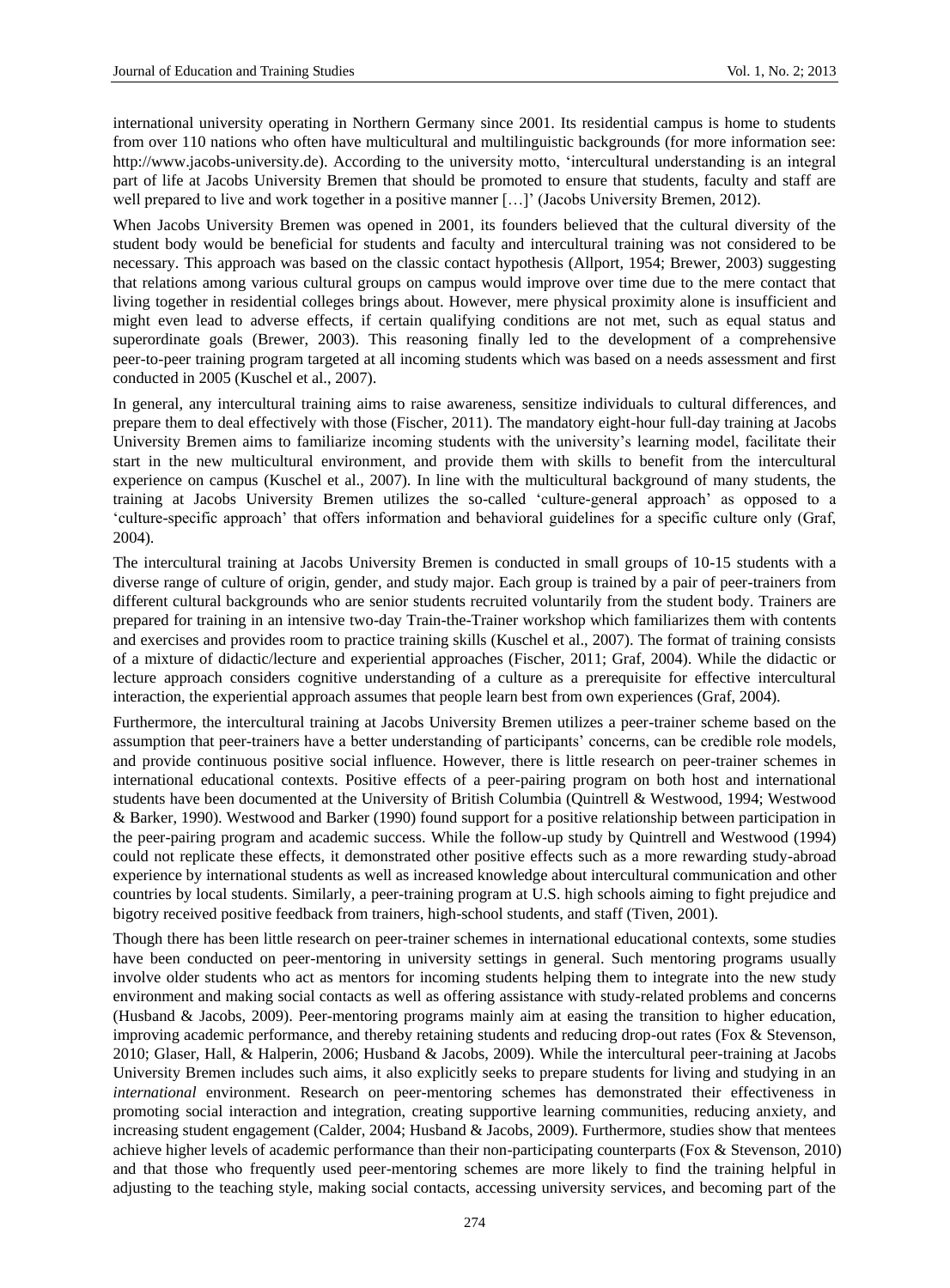university community (Glaser et al., 2006). Some of these case studies also document positive effects for mentors themselves, such as improved communication and interpersonal skills as well as increased self-confidence (Glaser et al., 2006; Husband & Jacobs, 2009). Yet, evaluations of various peer-mentoring programs in the UK and Australia also point to potential problems such as stress for mentors, personality mismatches, lack of mutually shared expectations and objectives, or absenteeism of mentees (Glaser et al., 2006; Husband & Jacobs, 2009). These problems underline the importance of a thorough selection and preparation process and of clear communication about the program's objectives. This applies to intercultural peer-training as much as to peer-mentoring programs.

The idea to involve second and third year students as trainers for new students might be of particular interest for other educational institutions for several reasons. Firstly, rather than teaching the potential difficulties and challenges of the acculturation processes in an abstract and impersonal way, the senior students can convey their *own experience* from the previous years. Thus, this way of teaching is likely to be particularly authentic and lively. Secondly, being involved as a peer-trainer may also be an important learning experience in disseminating knowledge for the senior students. Thirdly, involving older student generations in the intercultural training of new students is an obviously efficient (and relatively inexpensive) way of knowledge transfer from one student generation to the next. At the same time, the critical question then is: Does it work? Do new students benefit from this kind of training as much as intended? The current research was conducted to partially address these questions.

While during pilot evaluation Kuschel et al. (2007) reported that the intercultural training concept at Jacobs University Bremen received positive feedback from both participants and peer-trainers, this feedback was collected in an unsystematic fashion: Specifically, immediately after the training, the participants filled out short evaluation forms in which they were asked to indicate what they liked and disliked about the training. It can be assumed that such an evaluation is primarily based on how the students felt during the training and how much fun the exercises were. However, the actual goal of this training is to provide long-term benefits to participants in particular during their first semester at this university. Thus, whether this purpose was fulfilled or not cannot be assessed at the end of training but only after the first semester is over. Therefore, the aim of the current study was to systematically and qualitatively assess the intercultural peer-to-peer training at Jacobs University Bremen in order to better understand how the training is perceived by participating students. The qualitative approach was chosen because it allows a more in-depth exploration of the experience of a smaller sample of students that could be used as a starting point for a larger-scale follow-up study. The individual experience of eight undergraduate students was explored using qualitative in-depth interviews that addressed expectations and motivations prior to the training, the overall training experience and the performance of peer-trainers. These interviews were conducted in the beginning of the second semester of study so that the participants were able to reflect upon and comment on the long-term effects of the training during their first semester of study.

#### **2. Methods**

#### *2.1 Participants and Sampling*

To systematically explore the experience of participants in the intercultural peer-to-peer training at Jacobs University Bremen, a heterogeneous purposive sample was required (Boehnke, Lietz, Schreier, & Wilhelm, 2011; Jansen, 2010). The study population consisted of first-year, undergraduate students, who had participated in the intercultural training in late August 2011 (beginning of first semester of study) and were interviewed in late February/early March 2012 (beginning of second semester).

To ensure the heterogeneity of the sample, a set of factors was identified that was likely to cause variation in the students' experience of the training: namely cultural background, previous intercultural experience such as living or studying abroad, and general attitude towards the training. Composing a small sample that differs across a set of relevant factors requires prior knowledge about the participants' values on these factors. Therefore, participant selection took place in three steps. In a first step, potential participants were recruited using the internal e-mail system at Jacobs University Bremen and from a first-year statistics course by word of mouth. In a second step, interested students were sent a pretest which included questions on the above factors. In a final step, eight participants who differed on the combinations of these factors were selected to participate in the current study. This procedure corresponds to the small-scale implementation of an explanatory mixed methods design where a first quantitative strand is used towards the selection of participants in the second qualitative strand (Creswell  $\&$ Plano Clark, 2011, ch. 3).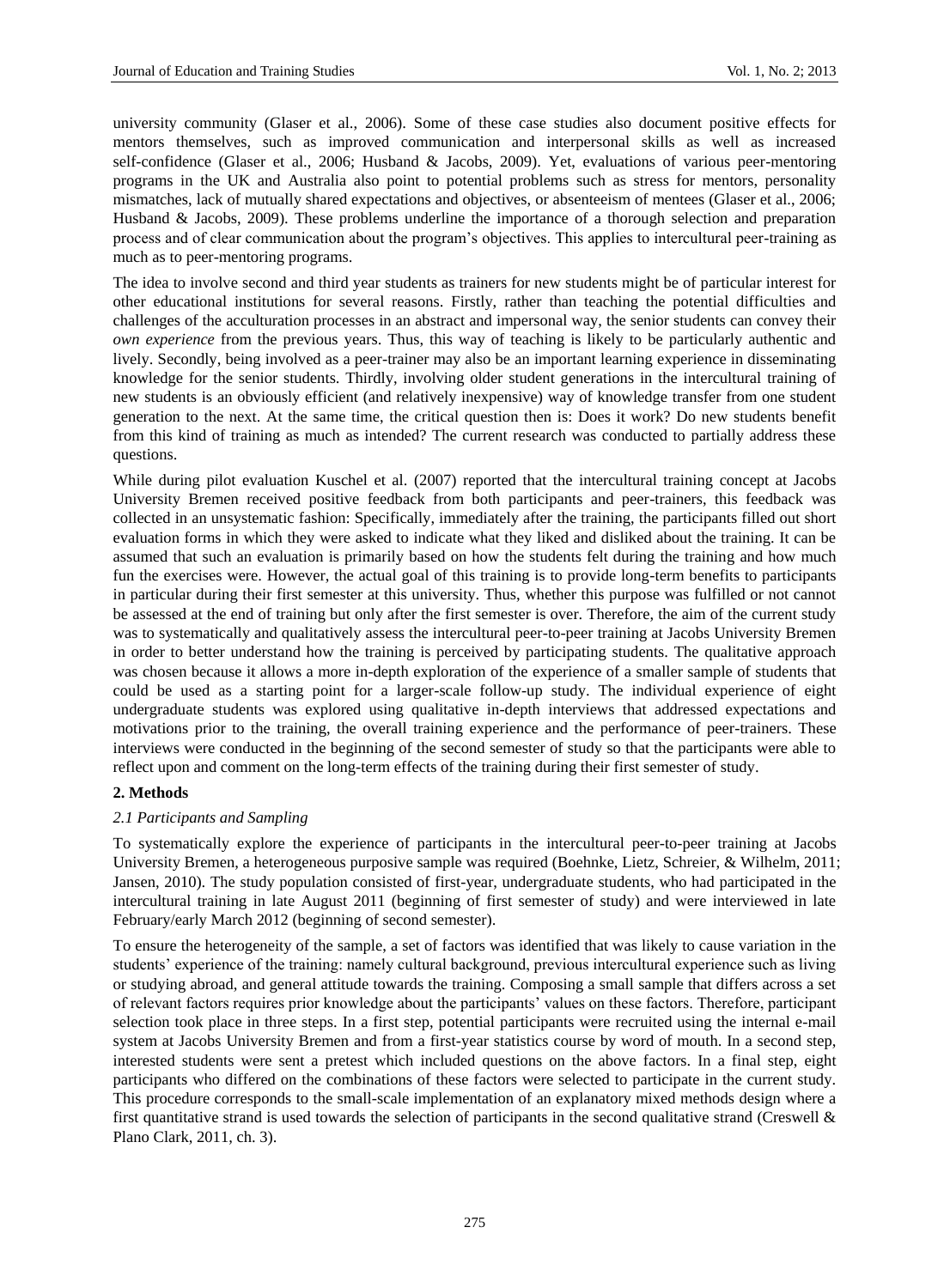Even though non-representative, the final sample thus consisted of eight first-year undergraduate students (*N*=5 female) with different cultural backgrounds and with a broad range of self-rated opinions towards the training (see the Results section). All participants received course credits for participation in this study.

# *2.2 Data Collection*

Prior to data collection, all participants gave a written informed consent to participate in this study. Qualitative semi-structured interviews (conducted in English by NB and audio-recorded with permission of the participants) took place in residential colleges on the campus of Jacobs University Bremen and lasted for a mean of 22 minutes each (excluding introduction and debriefing). An interview guide was developed based on feedback from the Counseling and Intercultural Services<sup>1</sup> at Jacobs University Bremen, author's (NB) experience as both a participant and a peer-trainer at the intercultural training, and the relevant literature as discussed above.

A pilot test of the interview guide suggested that all questions were understandable. The final interview guide was organized around the three major topic sections: (1) participant's personal background, expectations and motivation prior to the intercultural training, (2) the peer-trainer scheme, (3) the intercultural training structure (methods, subjective experience, aims). Throughout the interview guide, elements of episodic interviewing were used to evoke narrative episodes and facilitate recall of the intercultural training (Flick, 2000).

# *2.3 Data Analysis*

A full verbal transcription of all interviews was done by NB. Data analysis consisted of two rounds of coding. In the first round, open, line-by-line coding was done to become familiar with the data and avoid imposing own preconceptions (Gibbs, 2007). In a second step, selective coding was done to condense open codes into conceptual categories. Selective coding included a combination of deductive and inductive coding. Following a deductive, concept-driven approach, broader categories were derived from the interview guide. At the same time, subcategories were drawn from the open codes using an inductive, data-driven approach. Selective codes and their definitions were collected in a list of codes (for list of codes, see Appendix Table A) and arranged in a hierarchy. In a final step, tables were created for all topic areas relevant to the aim of the study to further systematize the data and allow for cross-case comparison.

# **3. Results**

-

Percentages reported in this section may exceed 100% because participants frequently commented on several aspects of training concurrently.

*3.1 Participants' Background and Expectations/Motivation Prior to the Intercultural Training*

The sample characteristics are summarized in Table 1.

|   | Cultural<br>background | Subjective previous<br>intercultural experience | <b>Expectations before</b><br>training | Motivation to<br>attend training | Rating of<br>training |
|---|------------------------|-------------------------------------------------|----------------------------------------|----------------------------------|-----------------------|
|   | Multicultural:         | A lot of experience                             | Redundant due to                       | Low                              | 1/5                   |
|   | Born in Ethiopia;      | Born in Ethiopia; lived in the                  | intercultural                          | Skeptical                        |                       |
|   | Feels German           | Netherlands, Germany,                           | experience                             |                                  |                       |
|   |                        | Tunisia; International School                   |                                        |                                  |                       |
|   |                        | Tunisia                                         |                                        |                                  |                       |
| っ | Norwegian              | A lot of experience                             | Redundant due to                       | Medium                           | 4/5                   |
|   |                        | International School USA                        | intercultural                          | Open-minded;                     |                       |
|   |                        |                                                 | experience;                            | <b>Intercultural</b>             |                       |
|   |                        |                                                 | opportunity for                        | training is                      |                       |
|   |                        |                                                 | socializing                            | always useful                    |                       |
| 3 | Born in Philippines;   | A lot of experience                             | Redundant due to                       | Low                              | 3/5                   |
|   | Feels U.S.             | Moved to LA (USA) seven                         | intercultural                          |                                  |                       |
|   | American               | years ago                                       | experience                             |                                  |                       |
| 4 | Honduran               | Some experience                                 | Receive advice                         | High                             | 5/5                   |

# Table 1. Sample Characteristics

 $1$  Counseling and Intercultural Services are responsible for the selection of peer-trainers, conducting the Train-the-Trainer workshop, and the intercultural peer-training. They also offer psychological counseling, life coaching, mediation, support groups, workshops, and awareness campaigns.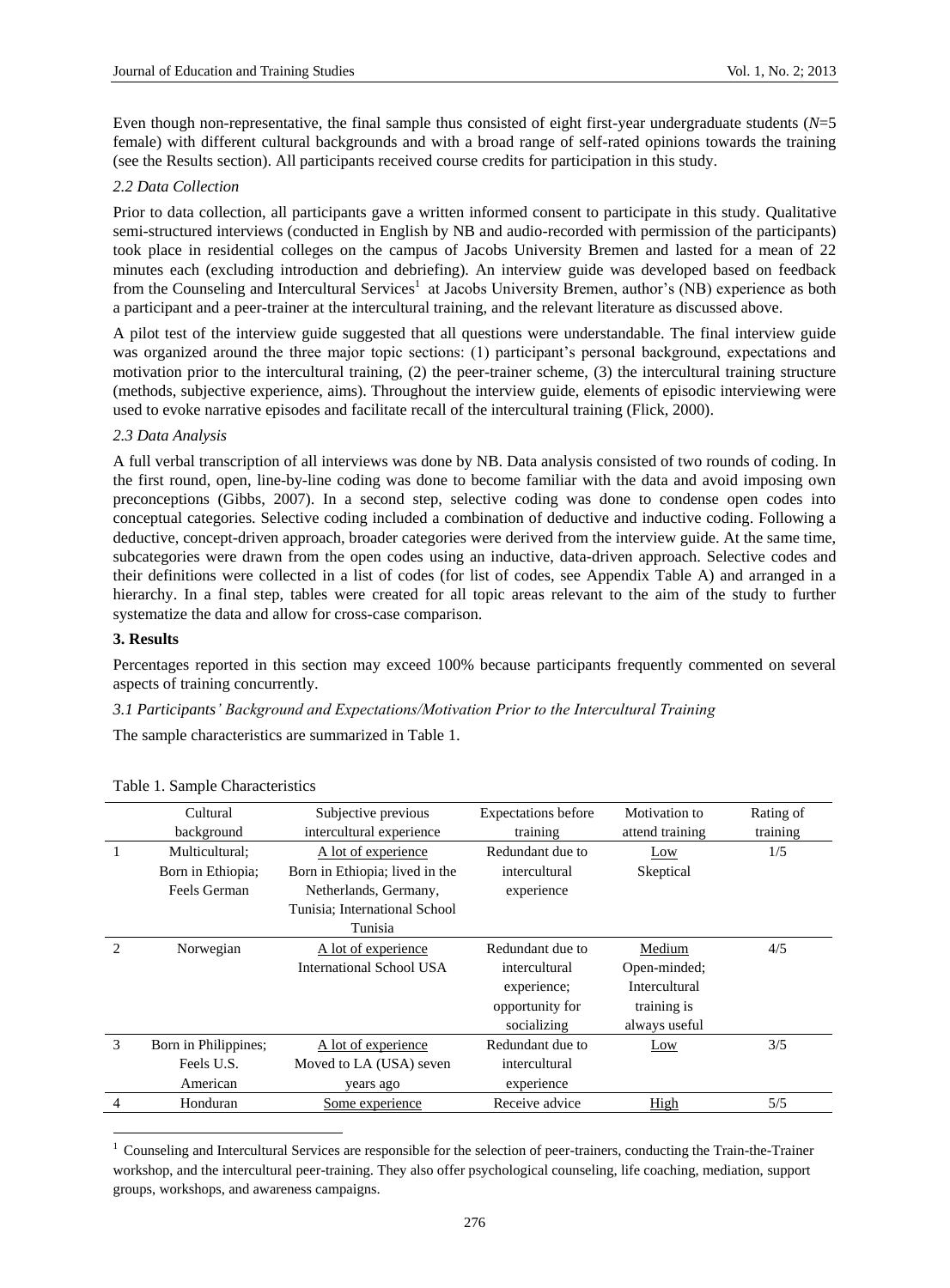|   |                    | International School with low       |                      | Nervous and |     |
|---|--------------------|-------------------------------------|----------------------|-------------|-----|
|   |                    | diversity                           |                      | excited     |     |
| 5 | German             | Some experience                     | Opportunity for      | High        | 4/5 |
|   |                    | Lived in the Netherlands,           | socializing; receive |             |     |
|   |                    | France, Belgium;                    | advice               |             |     |
|   |                    | <b>International School Belgium</b> |                      |             |     |
| 6 | German             | Some experience                     | No specific          | High        | 4/5 |
|   |                    | Lived in New Zealand (half a        | expectations         |             |     |
|   |                    | year)                               |                      |             |     |
| 7 | Russian            | Limited experience                  | Opportunity for      | Medium      | 3/5 |
|   |                    | Involved with international         | socializing; receive |             |     |
|   |                    | students in hometown                | advice               |             |     |
| 8 | Egyptian-American; | A lot of experience                 | Feeling familiar     | High        | 3/5 |
|   | <b>Bicultural</b>  | Lived in Egypt and USA;             | with content:        |             |     |
|   |                    | German School Egypt;                | emphasis on          |             |     |
|   |                    | Involved in international           | open-mindedness;     |             |     |
|   |                    | camps                               | learning about       |             |     |
|   |                    |                                     | different            |             |     |
|   |                    |                                     | perspectives         |             |     |

According to results shown in Table 1, the sample was diverse in cultural backgrounds including monocultural participants from Norway, Honduras, Germany, and Russia, and students with multicultural backgrounds such as Filipino-American, Egyptian-American, and Ethiopian-German. Participants also differed in their subjective previous intercultural experience which ranged from limited (12%) to some (38%) and extensive (50%). It appears that such a prior experience was related to both the motivation to attend the training and how the participants rated the training in general. Specifically, all those with some intercultural experience had a high motivation to attend the training and also rated the training the highest with scores of 4-5/5 (mean rating of 4/5). In contrast, the results from the group with extensive intercultural experience are heterogeneous. Particularly students who experienced multicultural educational environments prior to enrolling at Jacobs University Bremen were skeptical about the training as illustrated by the following quote:

'[…] personally I heard quite a lot of people, I guess mostly people who come from international school like myself found it [the training] to be redundant because that's basically what I have been doing the last two years […]'.

Consequently, half of the students with extensive intercultural experience had low motivation to attend the training. However, regardless of their extensive experience, the other half still had either medium or high motivation. The rating of the training in this group of students ranged between 1-4/5 (mean rating of 3/5). Finally, it is difficult to make any general statements about the group with limited intercultural experience because it consisted of only one student who had a medium motivation and rated the training with 3/5.

In summary, it appears that students with some intercultural experience were most motivated to attend the training and also rated it highest compared to those with limited or extensive experience. Such students with some intercultural experience are likely to be prevalent at other traditional universities (with domestic and foreign students) in Germany and elsewhere and seem to be the most appropriate audience for the training. The appropriate marketing strategy might also increase the motivation to attend the training among students with extensive and little intercultural experience in the multicultural environment at Jacobs University Bremen.

# *3.2 Peer-trainer Scheme*

All participants were in favor of the peer-trainer scheme as the following quote exemplifies:

'I thought this is actually pretty neat because they could talk about own experiences and afterwards, you could also go and talk to them, like you had a reference person. So that is maybe nicer than a professional cultural trainer because that is like you really believe what these people tell you because they have experienced it themselves.'

Participants mentioned a number of positive aspects of peer-training, such as shared experience and understanding of participants' concerns (75%), comfortable atmosphere (62%), higher credibility than non-student trainers (25%), increased applicability to the specific setting which facilitates adjustment (25%), greater ease to relate to the trainers and the training (12%), and interaction with trainers and peers (12%). However, some identified the small age gap as a problem resulting in reduced authority and respect for trainers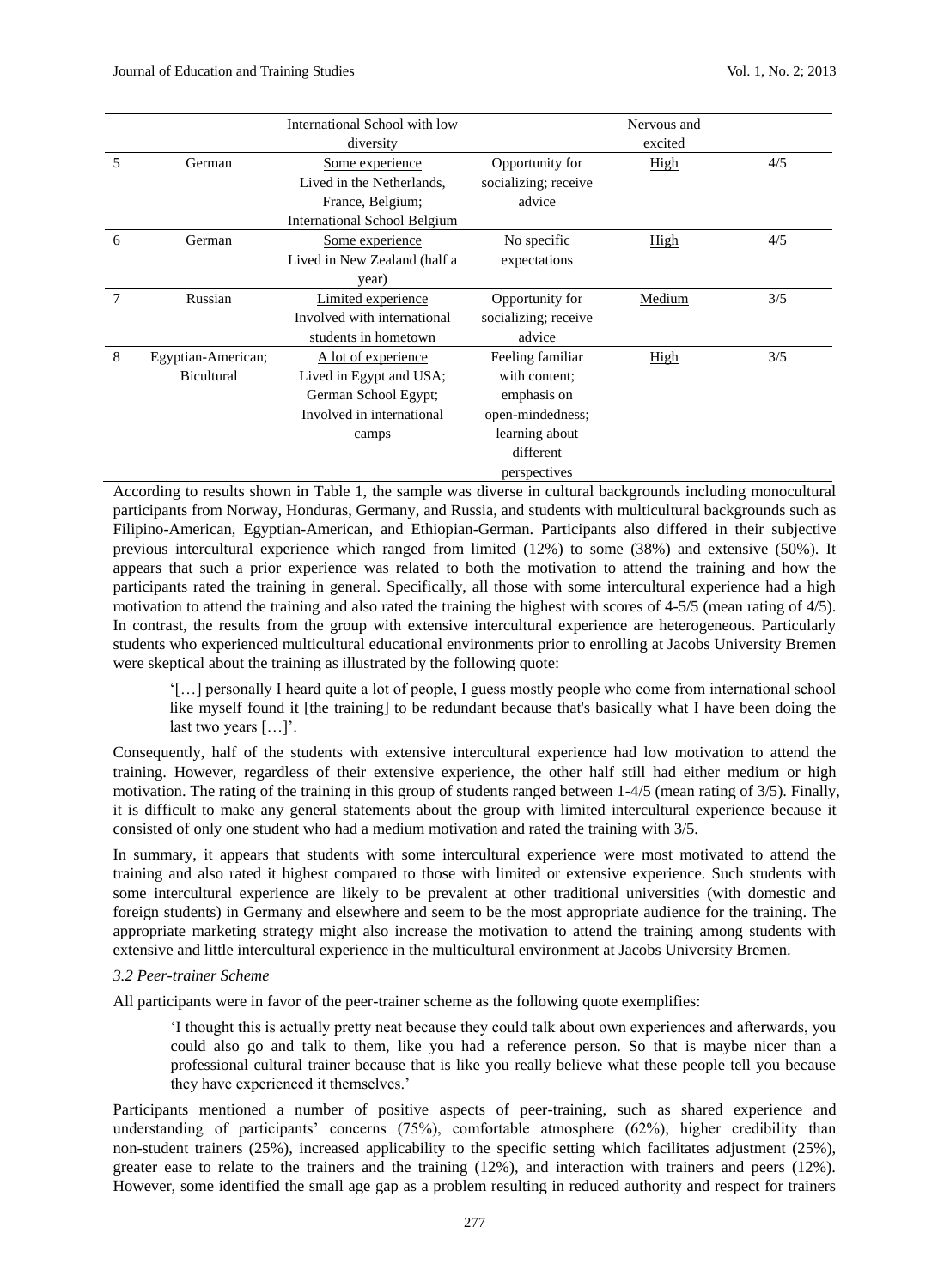(25%). Participants' comments regarding their peer-trainers revealed that all perceived their trainers to be competent to deliver the training and the majority also found them approachable after the training (75%). Trainers were further positively described as committed (38%), friendly and open (25%), and serving as a reference person (12%) or a role model (12%) after the training. Only two participants criticized the trainers as not approachable (25%) and lacking enthusiasm, interest and motivation (25%). These results support the benefits of using peer-trainers in the context of intercultural training. The problems resulting from a small age-gap could be solved by using graduate students as peer-trainers. However, due to a campus design of the university, the undergraduate peer-trainers are likely to live on campus in a close vicinity to their trainees and thus are more aware of intercultural issues among the undergraduate students. In contrast, graduate students often live outside of the campus and may have prior little intercultural experience themselves. Thus, rather than increasing the age-gap it would be important to equip the trainers with pedagogic methods, possibly similar to those used in senior secondary schools, on how to deal with audience that is likely to be similar in age to the instructors. These results also highlight the importance of choosing appropriate new trainers (who should be approachable, enthusiastic, motivated) and adequately preparing them for delivering the training.

# *3.3 Methods Used in the Intercultural Training*

Participants reported that all trainers combined lecture and experiential methods of teaching. This combination was also preferred by the majority of participants (75%), but some participants favored a focus on experiential methods (38%):

'I think, the combination is best. If I had to decide, then definitely the exercises.'

Some participants (38%) remarked that lectures tended to be boring even though they appreciated being provided with information to work with during exercises (12%). In contrast, experiential methods received mainly positive feedback in terms of learning by doing (50%), fostering discussion (12%), being stimulating (12%), and more effective especially if the purpose of the exercise is unknown (12%).

These results suggest that in general the combination of lecture and experiential methods utilized during the intercultural training at Jacobs University Bremen is perceived positively by participants and allows meeting the different preferences as found in this sample. Yet, the findings also point toward areas for improvement such as reducing the length of lectures for the sake of having more practical exercises.

#### *3.4 Intercultural Training Experience and Its Aims*

The main two aims of the intercultural training were to facilitate learning skills and social-life skills in the multicultural environment at Jacobs University Bremen. In agreement with these aims, the participants listed the following positive aspects of the intercultural training: preparation for life at Jacobs University Bremen (50%), preparation for satisfactory learning (38%), discussing real-life situations (25%), and interactivity (12%).

In terms of facilitating learning skills the participants reported discussing different classroom cultures (38%), the role of active participation in classes (38%), being critical (25%), different learning models (12%), appropriate classroom behavior (12%), and the role of academic transdisciplinarity (12%). However, some participants felt that the learning model at Jacobs University Bremen was not sufficiently covered (38%) and only one participant explicitly mentioned that the training was helpful in adjusting to the learning model used at Jacobs University Bremen (12%). The following quotes illustrate this criticism:

'They might have said something [about the learning model], but I don't think I would remember. But just based on how it was set up, I think participation was emphasized, but I don't remember any concrete mentioning.'

'I mean they definitely mentioned that compared, there are a lot of societies […] where you in the classroom, really it is a lecture, like you sit there and the teacher just talks and talks and talks and in the end you are not allowed to disagree, you are not allowed to raise your hand, you are not allowed to do anything, like it is not that you don't have to, it is really that you can't. So, they definitely stressed that this is not the case here and that they are very open to discussions and stuff.'

In terms of the general social-life skills, participants reported discussing the awareness of cultural differences (25%), ways of coping with cultural differences (12%), tolerance (12%), awareness of appropriate behavior (12%), and differing degrees of cultural awareness among people (12%). One participant stated:

'I think it was really real, like the situations that we were exposed to, like the situations with our roommates or people speaking other languages in the servery [a dining hall], like those were situations that really prepared you because it really happened. So it was really nice to already be like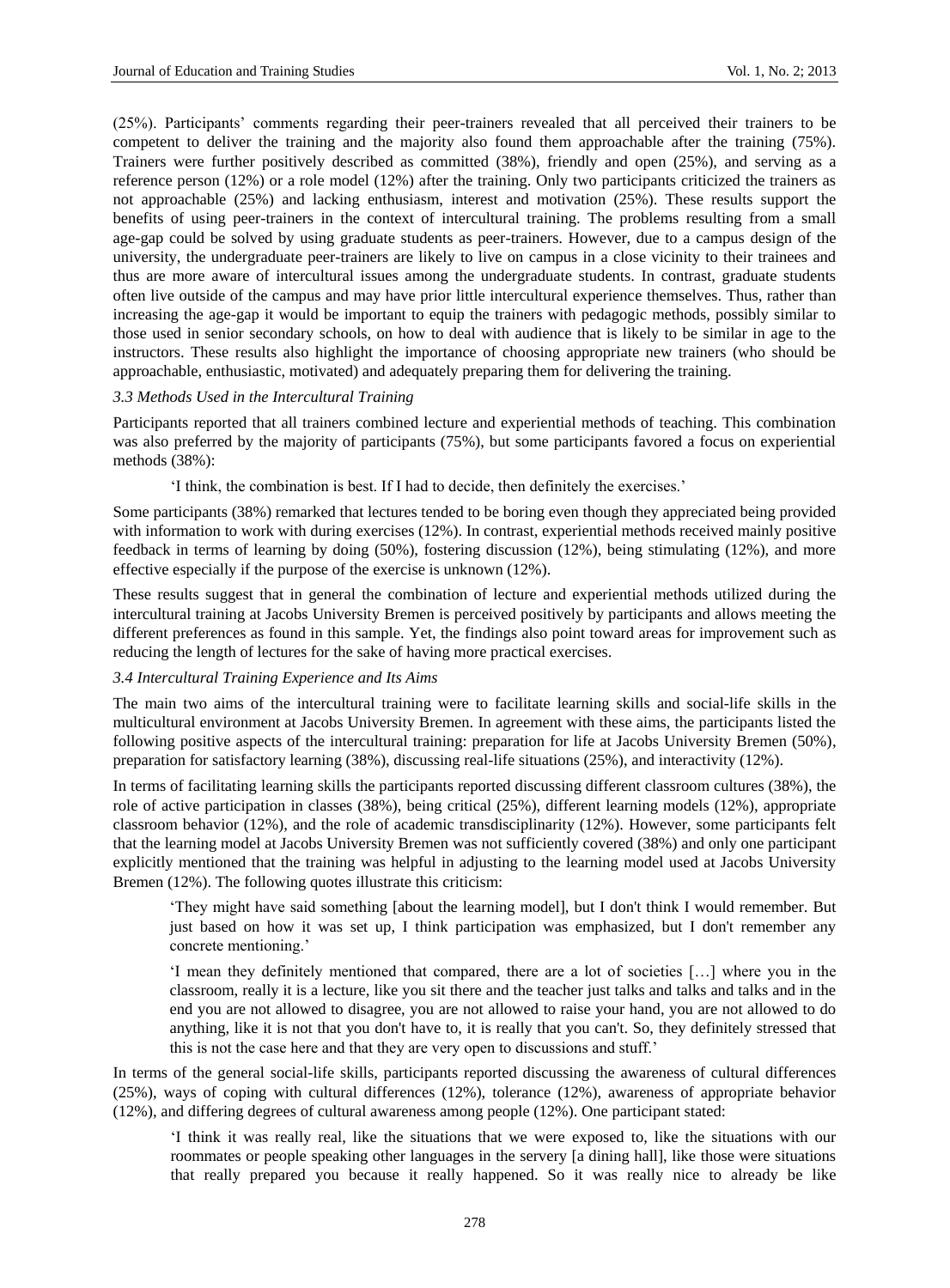psychologically prepared that you might encounter these situations and know that everyone knows it and that it is ok to face them […]'.

Furthermore, some participants felt that the training facilitated their integration into a multicultural environment (38%) as illustrated by the following quote:

'I would say it did a really good job in that [facilitating integration]. […] Maybe because we have different customs and the way we live in our rooms and just to be able to know that you can tell the person you are living with and express to them in a honest way what you feel […]'

Finally, participants felt they had developed their self-reflection skills (50%), perspective-taking abilities (12%), basic communication skills such as patience with accents (12%) or the ability to communicate own cultural beliefs to others (12%). Yet, some expressed doubts that skills to benefit from the intercultural experience can be taught in such a short period of time (25%) or even felt that no skills were taught (12%). However, more participants (50%) considered the intercultural training to be sufficient with no need for follow-up workshops or activities while others (38%) favored the idea of follow-ups.

The general limitations of the training included not having learned any specific behavioral strategies for intercultural encounters (25%), the training having a limited impact on student integration (25%), the lack of culture-specific information (12%), and too little reflection (12%).

In sum, most participants reported that the training met its two aims- facilitating learning and social life at Jacobs University Bremen. The quotes confirm that the students particularly benefitted from suggestions and exercises on how to deal with cultural differences in everyday life on campus. While the learning differences related to culture were also addressed in general terms, it appears that the training should focus more specifically on the learning model used at Jacobs University Bremen. Another improvement proposed by the participants would be to utilize some culture-specific information from Country Information  $Days^2$  to further facilitate the integration of students to both academic and social life using specific examples of some common cultures on campus.

# **4. Discussion**

This study aimed at qualitatively exploring students' subjective experience of the intercultural training at Jacobs University Bremen. There was an overall support for the general format of the training, especially in terms of use of peer-trainers and training methods. The students who were most motivated to attend the training and also rated it the highest had some intercultural experience already and probably saw the training as a tool to further extend their knowledge of other cultures. Finally, the training adequately addressed the social-life aspects of living on an intercultural campus, while the specific learning model used at Jacobs University Bremen would need to be explained in more length in the future.

# *4.1 Participants' Background and Expectations/Motivation Prior to the Intercultural Training*

Though the redundancy perception found among some participants with extensive or little intercultural experience does not necessarily imply a negative training experience per se, it might decrease open-mindedness towards the training which has been found to be an important moderator of training effectiveness (Fischer, 2011). Decreased effectiveness might confirm the initial expectation of redundancy and lead to a further spread of this idea among students. This can in turn reduce open-mindedness and might also account for non-attendance. To disrupt this circle, the intercultural training should be advertised in such a way that it becomes more attractive to all students regardless of their prior intercultural experience to increase their willingness and motivation to participate in the training.

#### *4.2 Peer-trainer Scheme*

-

The peer-trainer scheme is at the core of the current study as only little research exists on similar approaches in other international educational settings. Results confirmed a number of benefits associated with the use of peer-trainers such as shared experience, credibility, authentic advice, and obtaining a long-term role model. However, findings also suggest that peer-trainers' skills and performance are crucial moderators of training experience. This underlines the importance of thorough preparation during the Train-the-Trainer workshop. Furthermore, it might be advisable to match trainer pairs according to skills, so that they can balance out each other's weaknesses. In support of this idea, one participant remarked that

<sup>&</sup>lt;sup>2</sup> Country Information Days are organized by Jacobs University students who present their home country or region in an evening program open for everyone to attend. Country presentations include information, role-plays, traditional music and dance, and also local cuisine.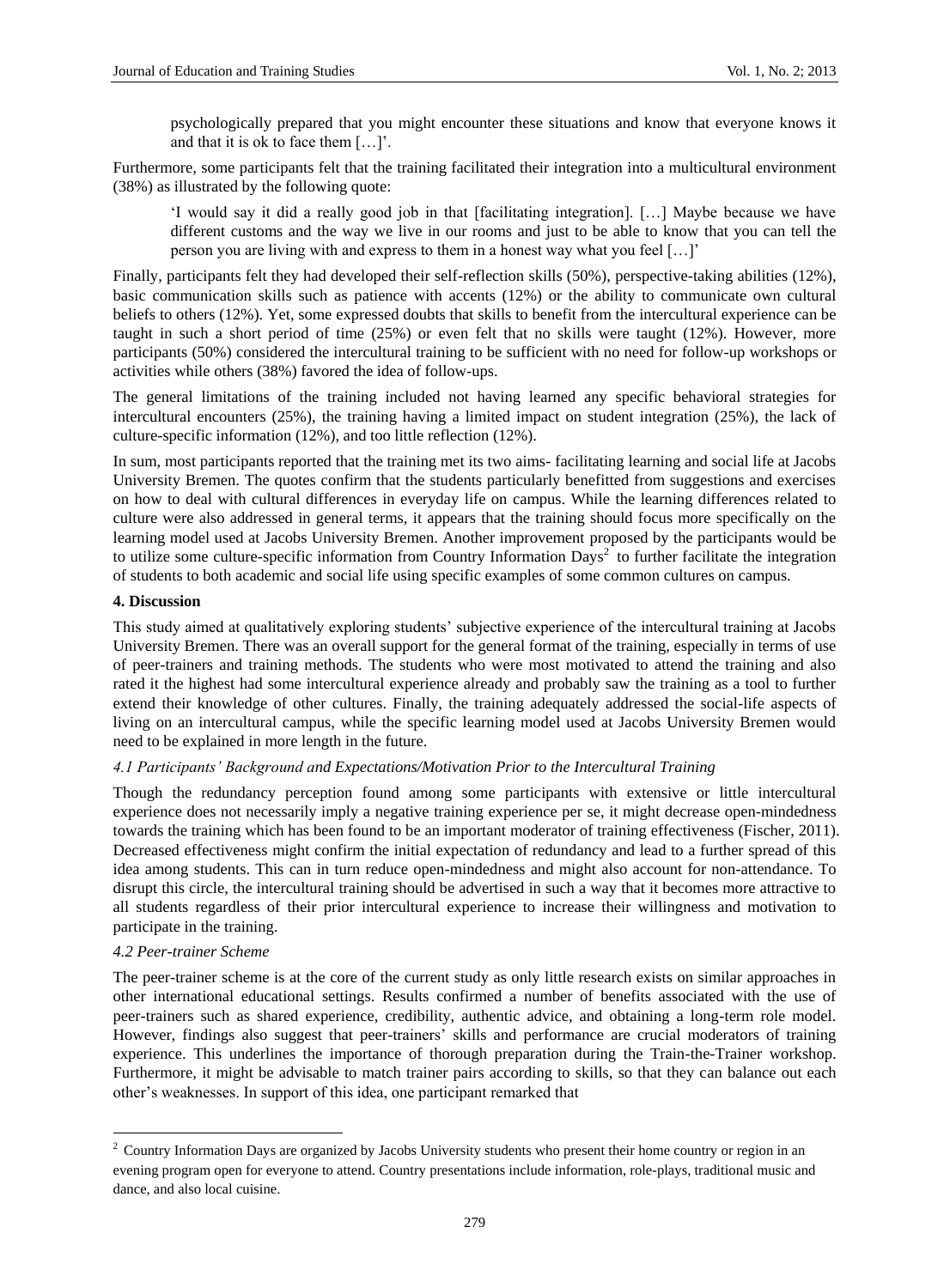'of course you had different people and one of them was more the facilitator one and the other person was less, […], but I don't think that matters a lot, […], it's important to have at least one who is really good at the facilitating part.'

#### *4.3 Methods Used in the Intercultural Training*

The combination of lecture and experiential methods across training groups is in line with evidence suggesting that a combination of methods contributes to effective teaching (Fischer, 2011). Participants evaluated experiential methods more favorably than lectures, supporting the findings of others (Graf, 2004; Pruegger & Rogers, 1994). The lecture method was primarily criticized for being boring. This could potentially be improved by using a variety of media (Bhawuk & Brislin, 2000). Although peer-trainers are provided with different materials including videos and slideshows (Kuschel et al., 2007), usage might differ across groups. Therefore, peer-trainers should be alerted to this issue and shown how to successfully integrate lectures into their training schedule during their preparation workshops.

#### *4.4 Intercultural Training Experience and Aims*

Most participants had a positive training experience in terms of feeling better prepared for living and studying in a multicultural environment and socializing with peers which is in line with the overall aims of this training. Participants positively remarked on the applicability of training contents to Jacobs University life, a feature that was intended in the development of the intercultural training (Kuschel et al., 2007). One problematic aspect of the training also emerged, namely that some participants did not clearly understand the connection between culture and academic performance. Thus, the influence of culture on learning beliefs and classroom culture at Jacobs University Bremen should be made clearer during the intercultural training. Some participants criticized a lack of learning culture-specific behavioral guidelines. However, teaching stereotypical dos and don'ts runs the risk of promoting a view of cultural groups as homogeneous and should be treated with caution (McKinlay et al., 1996). Furthermore, half of the participants felt to have developed their self-reflection skills, which Kuschel et al. (2007) consider to be one of the crucial meta-competencies needed to successfully live and work in a multicultural environment. Yet, doubts about the ability to develop skills within the short training period might be warranted. In particular, behavioral competencies seem to be hard to teach in short training sessions as participants might struggle to apply behaviors from the training to real-life situations (Fischer, 2011). Therefore, one aim of the training should be to make the participants aware of their individual needs and weaknesses which can then be addressed individually in the series of voluntary workshops on culture, academic, and career-oriented topics already offered at Jacobs University Bremen.

# *4.5 Strengths and Limitations of the Study*

The strength of the current study is the systematic procedure that was implemented throughout. The use of a semi-structured interview guide, pilot-testing of the guide, audio-taping and literal transcription of interviews all contributed to this systematic approach (Flick, 2000). Open coding facilitated openness to participants' original wording and limited the risk of imposing own preconceptions and motives.

One limitation of the study is that interviews were conducted six months after participation in the intercultural training. On the one hand, this was done on purpose so that the participants were able to reflect about how much the training had helped them to adapt to the new environment during their first semester. On the other hand though, this time delay between the training and the interview might have contributed to participants not being able to accurately recall their experiences during the training. To address this limitation, episodic interviewing was used. Furthermore, an inherent limitation of qualitative research is the limited generalizability of results due to the small sample size used in this study. However, the aim of the current study was to explore perceptions of the training in a selected group of students rather than in a large sample in order to first identify important areas of focus for a future more representative evaluation of this training. In general, the current study can serve as an exploratory starting point for a larger, representative investigation that should ideally be conducted longitudinally to assess participants' and trainers' experience prior, directly after, and some-time after the intercultural training (possibly up to graduation). Such a study could employ a mixed-methods approach to account for individual experience and allow for generalizability. It should also aim to investigate the experiences of peer-trainers.

# **5. Conclusion**

According to eight students interviewed six months after the intercultural peer-training, it appears that such training is an effective and comparatively low-cost way of introducing culture-related issues to new students at Jacobs University Bremen. The students particularly praised the role of peer-trainers in explaining the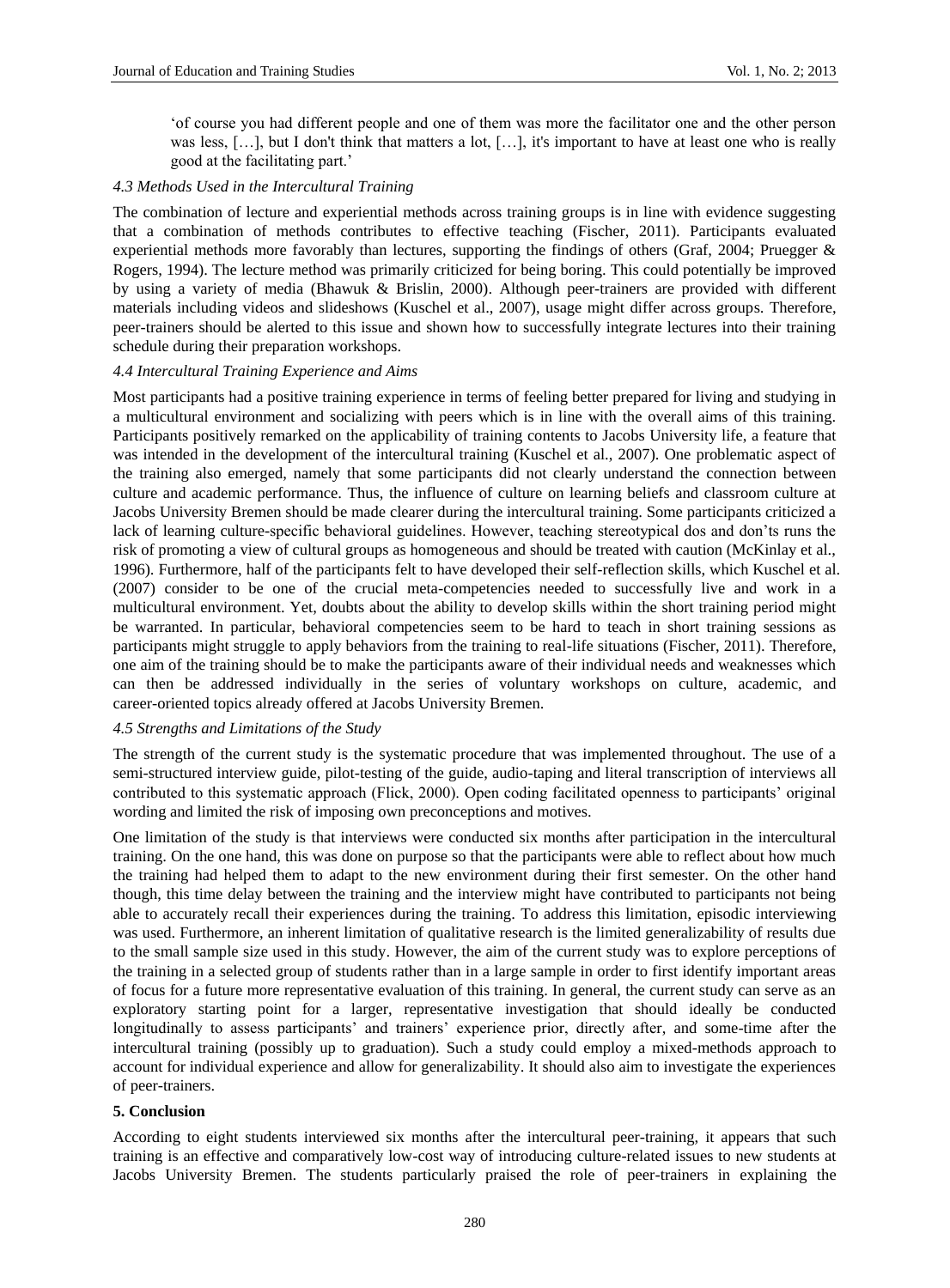intercultural issues related to social life and academic performance at this university, thus supporting the use of a peer-trainer scheme. Yet, the study also discovered areas for further improvement. The appropriate advertisement and the use of various teaching methods could further improve the effectiveness of the training, particularly in terms of emphasizing the role of culture on academic performance. The role of teaching methods and use of a variety of media, as factors influencing participants' satisfaction with the training, point to the importance of carefully selecting and training the peer-trainers. While this adds to the complexity and the costs involved in the implementation of peer-training, these are nevertheless negligible compared to the costs associated with students dropping out before completing their studies. This particular form of peer-training thus lends itself to being adopted and utilized at other educational institutions in Germany and beyond as a comparatively easy and cost-effective way to reduce the drop-out rates of international students from education outside of their home country. Specifically, the peer-trainer scheme can be utilized elsewhere by using context-specific examples from personal experience of the peer-trainers and thus facilitate the integration of all incoming students into their new educational institution.

#### **Acknowledgements**

The authors wish to thank the Counseling and Intercultural Services at Jacobs University Bremen, Germany, for their valuable advice.

#### **References**

Allport, G. (1964). *The nature of prejudice.* Cambridge, MA: Perseus Books.

- Altbach, P. G., Reisberg, L., & Rumbley, L. E. (2009). *Trends in global higher education: Tracking an academic revolution. Executive summary.* Paris: UNESCO. Retrieved from http://unesdoc.unesco.org/images/0018/001831/183168e.pdf
- Bhawuk, D. P. S., & Brislin, R. W. (2000). Cross-cultural training: A review. *Applied Psychology: An International Review, 49*(1), 162-191.
- Boehnke, K., Lietz, P., Schreier, M. & Wilhelm, A. (2011). Sampling: the selection of cases for culturally comparative psychological research. In D. Matsumoto, & F. van de Vijver (eds.), *Cross-cultural research methods in psychology* (pp. 101-129). Cambridge: Cambrige University Press.
- Bosse, E. (2009). Intercultural training and development at Hildesheim University, Germany. *Intercultural Education, 20*(5), 485-489.
- Brewer, M. B. (2003). *Intergroup relations* (2<sup>nd</sup> ed.). Buckingham, UK: Open University Press.
- Calder, A. (2004). Peer interaction in the transition process. *Journal of the Australia and New Zealand Student Services Association, 23,* 4-16.
- Church, A. T. (1982). Sojourner adjustment. *Psychological Bulletin, 91*(3), 540-572. http://dx.doi.org/10.1037/0033-2909.91.3.540
- Creswell, J. W. & Plano Clark, V. (2011). *Designing and conducting mixed methods research* (2<sup>nd</sup> ed.). Thousand Oaks, CA: Sage.
- Fischer, R. (2011). Cross-cultural training effects on cultural essentialism beliefs and cultural intelligence. *International Journal of Intercultural Relations, 35*(6), 767-775. http://dx.doi.org/10.1016/j.ijintrel.2011.08.005
- Flick, U. (2000). Episodic interviewing. In M. W. Bauer, & G. Gaskell (Eds.), *Qualitative researching with text, image and sound. A practical handbook* (pp. 75-92). London: Sage Publications.
- Fox, A., & Stevenson, L. (2010). Peer-mentoring undergraduate accounting students: The influence on approaches to learning and academic performance. *Active Higher Learning in Higher Education, 11*(2), 145-156.
- Gibbs, G. (2007). *Analyzing qualitative data: Vol. 6. The SAGE Qualitative Research Kit.* London: SAGE.
- Glaser, N., Hall, R., & Halperin, S. (2006). Students supporting students: The effects of peer mentoring on the experiences of first year university students. *Journal of the Australia and New Zealand Student Services Association, 27,* 4-17.
- Graf, A. (2004). Assessing intercultural training designs. *Journal of European Industrial Design, 28*(2), 199-214.
- Heublein, U., Richter, J., Schmelzer, R., & Sommer, D. (2012). *Die Entwicklung der Schwund- und Studienabbruchquoten an den deutschen Hochschulen. Statistische Berechnungen auf der Basis des*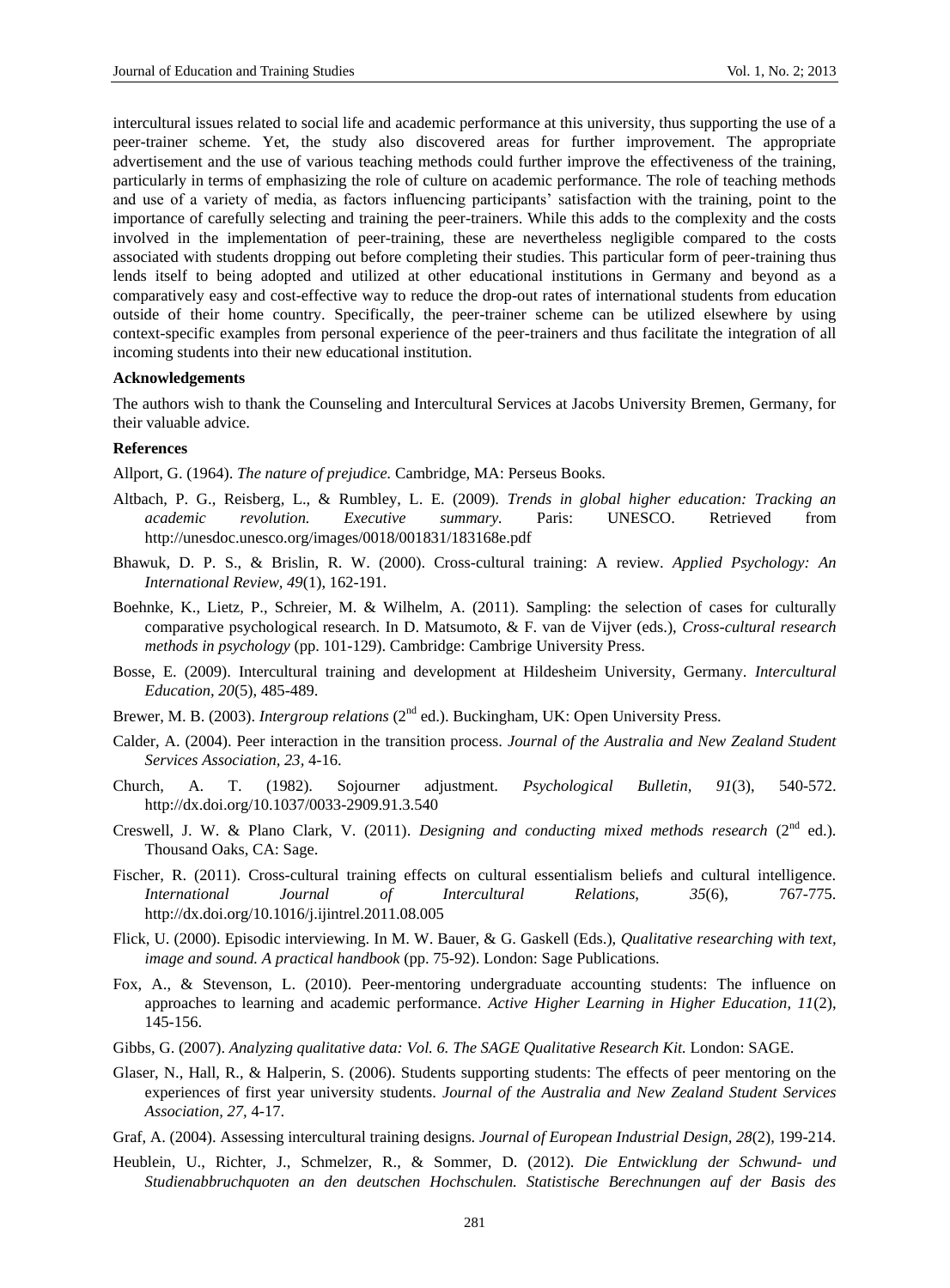*Absolventenjahrgangs 2010.* Forum Hochschule, 3/2012. Hannover: HIS. Retrieved from http://www.his.de/pdf/pub\_fh/fh-201203.pdf

- Husband, P.A., & Jacobs, P.A. (2009). Peer mentoring in Higher Education: A review of the current literature and recommendations for implementation of mentoring schemes. *The Plymouth Student Scientist, 2*(1), 228-241.
- Ippolito, K. (2007). Promoting intercultural learning in a multicultural university: Ideals and realities. *Teaching in Higher Education, 12*(5), 749-763. http://dx.doi.org/10.1080/13562510701596356
- Jacobs University Bremen (2012). Intercultural affairs. Retrieved from http://www.jacobs-university.de/intercultural-affairs
- Jansen, H. (2010). The Logic of Qualitative Survey Research and its Position in the Field of Social Research Methods [63 paragraphs]. *Forum Qualitative Sozialforschung / Forum: Qualitative Social Research, 11*(2), Art. 11, http://nbn-resolving.de/urn:nbn:de:0114-fqs1002110.
- Kuschel, S., Özelsel, A., Haber, F., Jungermann, A., & Kühnen, U. (2007). Interkulturelles Lernen an der Jacobs University Bremen: Das Erfolgsrezept Multiplikatoren-Schulung. [Intercultural learning at Jacobs University Bremen: Multiplier training as a formula of success] *Internationalisierung, Vielfalt und Inklusion in Hochschulen, 1*(4), 97-103.
- Leask, B., & Carroll, J. (2011). Moving beyond 'wishing and hoping': Internationalisation and student experiences of inclusion and engagement. *Higher Education Research & Development, 30*(5), 647-659. http://dx.doi.org/10.1080/07294360.2011.598454
- McKinlay, N. J., Pattison, H. M., & Gross, H. (1996). An exploratory investigation of the effects of a cultural orientation programme on the psychological well-being of international university students. *Higher Education, 31*(3)*,* 379-395. http://dx.doi.org/10.1007/BF00128438
- Myles, J., & Cheng, L. (2003). The social and cultural life of non-native English speaking international graduate students at a Canadian university. *Journal of English for Academic Purposes, 2*(3), 247-263. http://dx.doi.org/10.1016/S1475-1585(03)00028-6
- OECD (2011). *Education at a glance 2011: OECD indicators.* OECD Publishing. http://dx.doi.org/10.1787/eag-2011-en
- Pruegger, V. J., & Rogers, T. B. (1994). Cross-cultural sensitivity training: Methods and assessment. *International Journal of Intercultural Relations, 18*(3), 369-387. http://dx.doi.org/10.1016/0147-1767(94)90038-8
- Quintrell, N., & Westwood, M. (1994). The influence of a peer-pairing program on international students' first year experience and use of student services. *Higher Education Research & Development, 13*(1), 49-58. http://dx.doi.org/10.1080/0729436940130105
- Smith, R. A., & Khawaja, N. G. (2011). A review of the acculturation experiences of international students. *International Journal of Intercultural Relations, 35*(6), 699-713. http://dx.doi.org/10.1016/j.ijintrel.2011.08.004
- Tiven, L. (2001). Student voices: The ADL's A WORLD OF DIFFERENCE Institute Peer Training program. In D. L. Schoem, & S. Hurtado (Eds.), *Intergroup dialogue: Deliberative democracy in school, college, community, and workplace* (pp. 59-73). Michigan: University of Michigan Press.
- Tung, W. (2011). Acculturative stress and help-seeking behaviors among international students. *Home Health Care Management & Practice, 23*(5), 383-385. http://dx.doi.org/10.1177/1084822311405454
- Westwood, M. J., & Barker, M. (1990). Academic achievement and social adaptation among international students: A comparison groups study of the peer-pairing program. *International Journal of Intercultural Relations, 14*(2), 251-263. http://dx.doi.org/10.1016/0147-1767(90)90008-K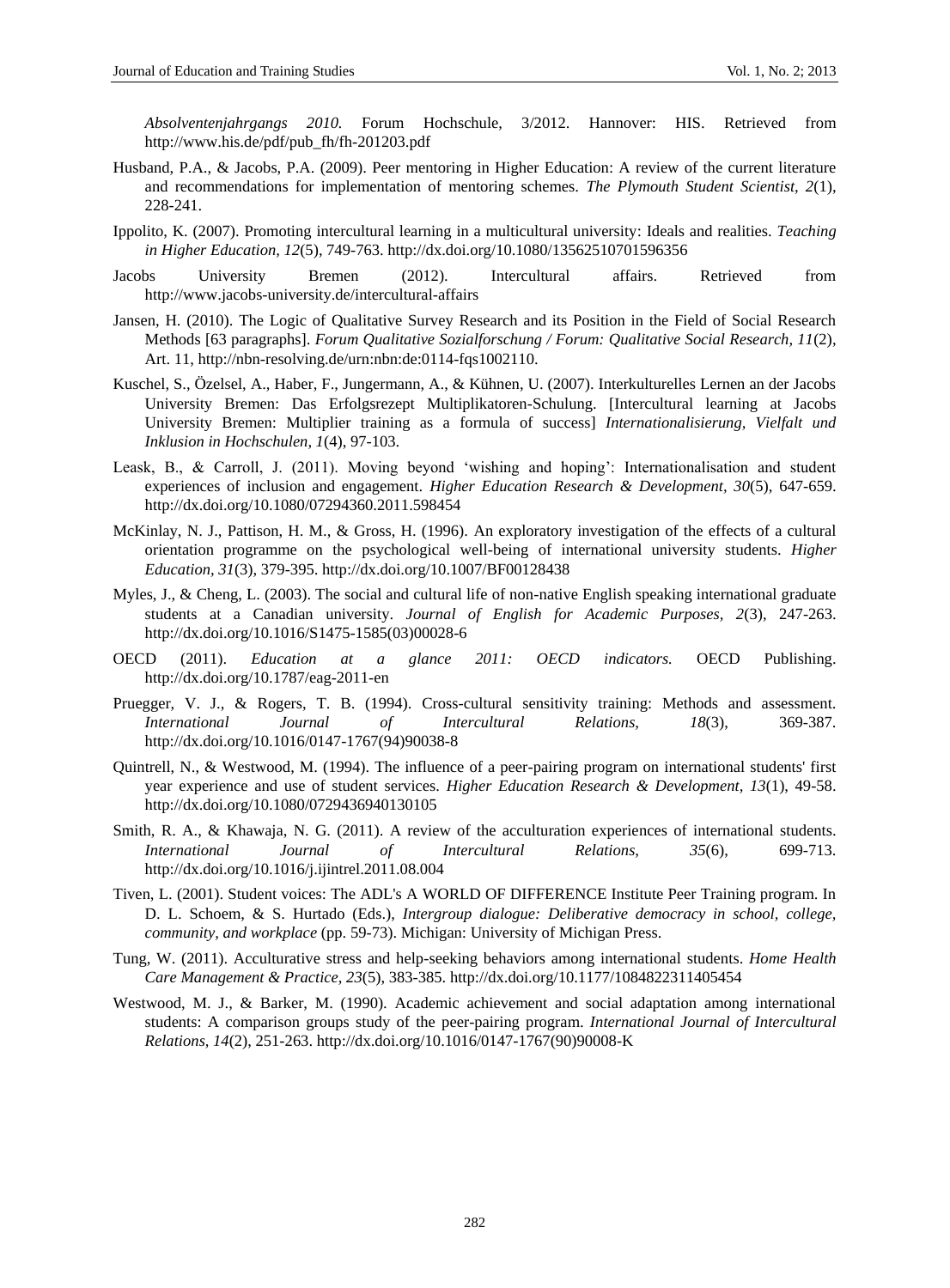| Label             | Subcategories                                                      | Definition                                  | Date       |
|-------------------|--------------------------------------------------------------------|---------------------------------------------|------------|
| CB                | Monocultural [culture XY]                                          | Cultural background as described by the     | 24/03/2011 |
|                   | Bicultural                                                         | participant. This can include comments      |            |
|                   | Multicultural                                                      | on own nationality, parents' nationalities, |            |
|                   | Born in [country XY]                                               | place of birth, which culture he or she     |            |
|                   | Feels [culture XY]                                                 | feels belonging to and similar.             |            |
| CD JUB EX         | Number of nationalities                                            | Examples of cultural diversity at Jacobs    | 24/03/2011 |
|                   | Roommate's nationality                                             | University Bremen offered by the            |            |
|                   | Meeting people from previously unknown                             | participant.                                |            |
|                   | countries                                                          |                                             |            |
|                   | Different ways of communicating                                    |                                             |            |
|                   | Multicultural backgrounds of students                              |                                             |            |
|                   | Different perceptions of time                                      |                                             |            |
| CD JUB EXP        | Facilitated by training                                            | Any comment that the participant            | 24/03/2011 |
|                   | Little impact of training                                          | makes on his or her experience of           |            |
|                   | Familiar                                                           | cultural diversity at Jacobs University     |            |
|                   | Interesting                                                        | Bremen.                                     |            |
|                   | Surprising                                                         |                                             |            |
|                   | Enriching                                                          |                                             |            |
|                   | Encourages self-reflection                                         |                                             |            |
|                   | Problem of clustering                                              |                                             |            |
|                   | Anxiety to not find friends                                        |                                             |            |
|                   | Feeling lost                                                       |                                             |            |
| <b>COP BEH</b>    | Support networks                                                   | Anything referring to the participant's     | 24/03/2011 |
|                   | Friends                                                            | way of coping with difficulties such as     |            |
|                   | Family                                                             | culture-related conflicts, academic         |            |
|                   | Academic advisor                                                   | difficulties or personal problems.          |            |
|                   | Counseling services on campus                                      |                                             |            |
|                   | <b>Behavior</b>                                                    |                                             |            |
|                   | <b>Sports</b>                                                      |                                             |            |
|                   | Confronting problems directly                                      |                                             |            |
| <b>CS</b>         | Aware                                                              | Any comment made on Counseling and          | 24/03/2011 |
|                   | Made use of                                                        | Intercultural Services on campus.           |            |
|                   | Not used yet                                                       |                                             |            |
|                   | Option for coping                                                  |                                             |            |
|                   | No option for coping                                               |                                             |            |
| <b>CULT</b>       | Positive experience<br>Belief in culture's influence on cognition, | Participant's understanding of culture,     | 24/03/2011 |
|                   | perception, behavior                                               | culture's influence and related             |            |
|                   | Influences behavior                                                | comments.                                   |            |
|                   | Influences attitudes                                               |                                             |            |
|                   | Influences decision-making                                         |                                             |            |
|                   | Source of miscommunication                                         |                                             |            |
|                   | Possible to neglect and adapt to environment                       |                                             |            |
|                   | Interpersonal differences in influence                             |                                             |            |
| D PART            | Major: XY                                                          | Descriptives of participant, i.e. any       | 24/03/2011 |
|                   |                                                                    | demographic information such as study       |            |
|                   |                                                                    | major.                                      |            |
| FOL-UP            | Not needed                                                         | Attitude toward follow-up workshops to      | 24/03/2011 |
|                   | Needed                                                             | the intercultural training.                 |            |
|                   | More APS workshops                                                 |                                             |            |
|                   | More voluntary workshops                                           |                                             |            |
| <b>IC COMP</b>    | Ability to appreciate cultural differences                         | Participant's understanding of              | 24/03/2011 |
|                   | Ability to interact with different cultures                        | intercultural competence and his or her     |            |
|                   | Tolerance                                                          | own subjective definition.                  |            |
|                   | Open-mindedness                                                    |                                             |            |
|                   | Perspective-taking                                                 |                                             |            |
|                   | Constant learning                                                  |                                             |            |
|                   | Culture-specific knowledge                                         |                                             |            |
| <b>ICT ACT EX</b> | Freshmen Soup                                                      | Examples of activities done during the      | 24/03/2011 |
|                   | <b>BAFA BAFA</b>                                                   | intercultural training that the participant |            |
|                   | Critical Incidents                                                 | can recall.                                 |            |
|                   | Classroom culture statements                                       |                                             |            |
|                   | What makes you [culture]?                                          |                                             |            |
|                   | Similarities and differences                                       |                                             |            |

# **Appendix Table A. List of Codes**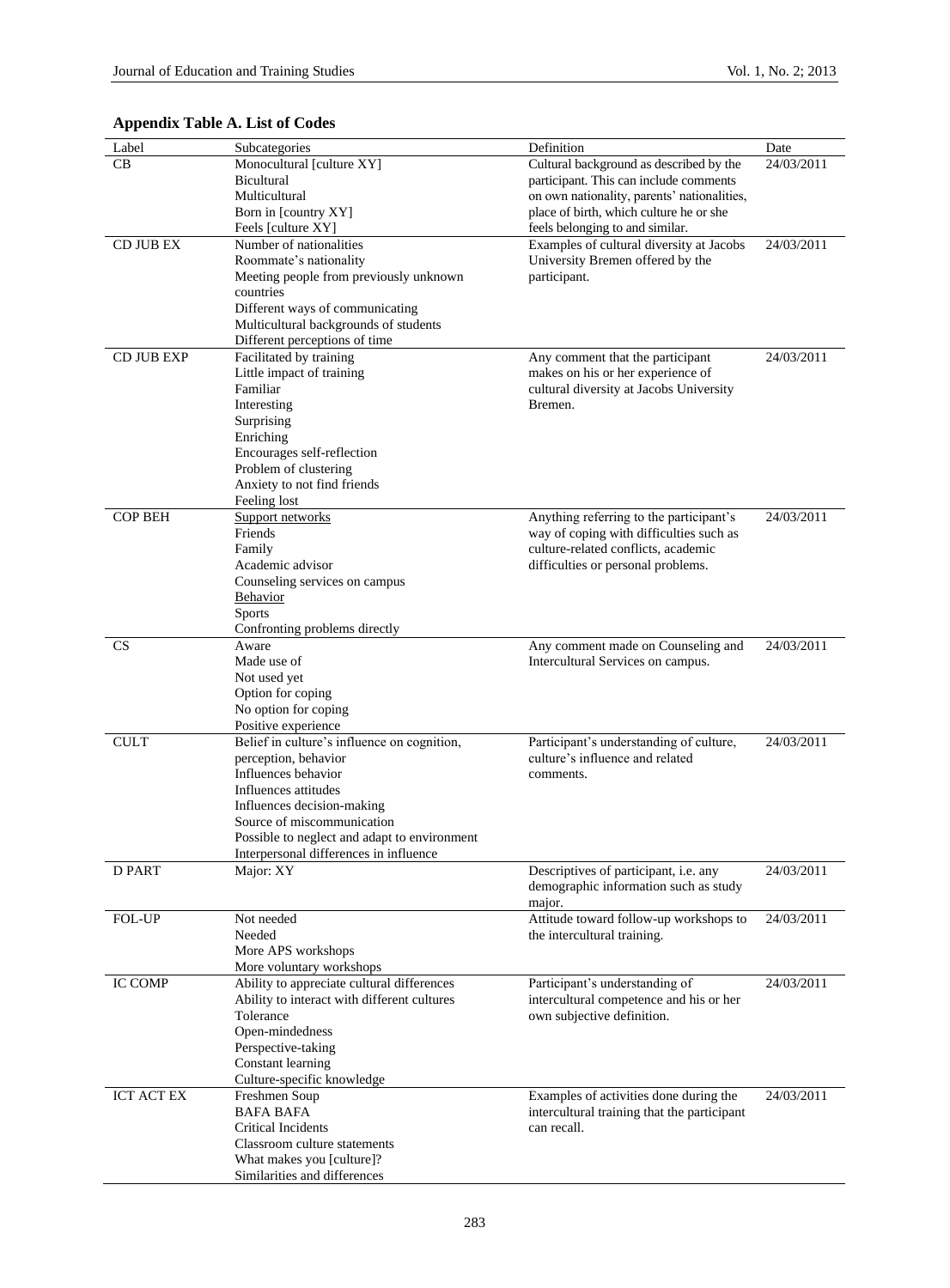|                     | Commonalities                                                     |                                                                   |            |
|---------------------|-------------------------------------------------------------------|-------------------------------------------------------------------|------------|
|                     | Write something about yourself                                    |                                                                   |            |
|                     | What makes you unique?                                            |                                                                   |            |
| <b>ICT CD JUB</b>   | Awareness of cultural differences                                 | Comments on how the intercultural                                 | 24/03/2011 |
|                     | Ways of coping with cultural differences                          | training prepared students for their life                         |            |
|                     | Tolerance                                                         | in a culturally diverse environment and                           |            |
|                     | Awareness of appropriate behavior                                 | which related topics the training                                 |            |
|                     | Not learning behavioral strategies                                | addressed.                                                        |            |
| <b>ICT CONT</b>     | Slogan                                                            | Any content that the participant                                  | 24/03/2011 |
|                     | No recall<br>Ducks                                                | remembers that has been covered in the<br>intercultural training. |            |
|                     |                                                                   |                                                                   |            |
|                     | <b>Content</b>                                                    |                                                                   |            |
|                     | Openness to diversity                                             |                                                                   |            |
|                     | Iceberg model                                                     |                                                                   |            |
|                     | Cultural differences                                              |                                                                   |            |
| <b>ICT EXP</b>      | General rating: x/5                                               | General remarks on intercultural                                  | 24/03/2011 |
|                     |                                                                   | training experience such as general                               |            |
|                     |                                                                   | rating in the pretest.                                            |            |
| <b>ICT EXP STUD</b> | Redundant                                                         | Experience of intercultural training of                           | 24/03/2011 |
|                     | <b>Boring</b>                                                     | other students, i.e. references that the                          |            |
|                     | Positive                                                          | participant makes to what other students                          |            |
|                     |                                                                   | have told him or her about the                                    |            |
|                     |                                                                   | intercultural training.                                           |            |
| <b>ICT GR MOT</b>   | Low                                                               | Participant's evaluation of the                                   | 24/03/2011 |
|                     | Medium                                                            | motivation of the training group during                           |            |
| <b>ICT LM JUB</b>   | High<br>Only briefly touched                                      | the intercultural training.<br>Comments on how the intercultural  | 24/03/2011 |
|                     | Role of participation                                             | training addressed the learning model at                          |            |
|                     | Being critical                                                    | Jacobs University Bremen and which                                |            |
|                     | Different classroom cultures                                      | specific aspects have been addressed.                             |            |
|                     | Different learning models                                         |                                                                   |            |
|                     | Appropriate classroom behavior                                    |                                                                   |            |
|                     | Transdisciplinarity                                               |                                                                   |            |
| <b>ICT NEG</b>      | Non-returners                                                     | Negative or problematic aspects of the                            | 24/03/2011 |
|                     | Non-attendance                                                    | intercultural training.                                           |            |
|                     | <b>Boring</b>                                                     |                                                                   |            |
|                     | Too long                                                          |                                                                   |            |
|                     | Too short                                                         |                                                                   |            |
|                     | Lack of seriousness                                               |                                                                   |            |
|                     | Lack of culture-specific knowledge                                |                                                                   |            |
|                     | No satisfactory learning                                          |                                                                   |            |
|                     | Too much repetition                                               |                                                                   |            |
|                     | Too little reflection                                             |                                                                   |            |
|                     | Staying indoors                                                   |                                                                   |            |
| <b>ICT POS</b>      | Preparation for Jacobs University Bremen<br>Satisfactory learning | Positive aspects of the intercultural<br>training.                | 24/03/2011 |
|                     | Good experience                                                   |                                                                   |            |
|                     | Addressed real situations                                         |                                                                   |            |
|                     | Interactivity                                                     |                                                                   |            |
|                     | Socializing                                                       |                                                                   |            |
|                     | Diverse training group                                            |                                                                   |            |
|                     | <b>Fruitful discussions</b>                                       |                                                                   |            |
|                     | Nice atmosphere                                                   |                                                                   |            |
| <b>ICT SK</b>       | Self-reflection skills                                            | Comments on whether and how the                                   | 24/03/2011 |
|                     | Perspective-taking                                                | intercultural training helped students to                         |            |
|                     | Communicating cultural beliefs                                    | evolve and strengthen skills to benefit                           |            |
|                     | Basic communication skills                                        | from the intercultural experience on                              |            |
|                     | No skills taught                                                  | campus.                                                           |            |
|                     | Hard to teach                                                     |                                                                   |            |
| <b>JUB EXP</b>      |                                                                   | Remarks on general experience at                                  | 24/03/2011 |
|                     |                                                                   | Jacobs University Bremen.                                         |            |
| <b>LM EXP</b>       | Familiar                                                          | Experience of the learning model at                               | 24/03/2011 |
|                     | Difficulties with reading workload                                | Jacobs University Bremen, e.g.                                    |            |
|                     | Performance pressure<br>Easy to adapt                             | problems encountered and ease of<br>adapting to it.               |            |
|                     | Not influenced by training                                        |                                                                   |            |
|                     |                                                                   |                                                                   |            |